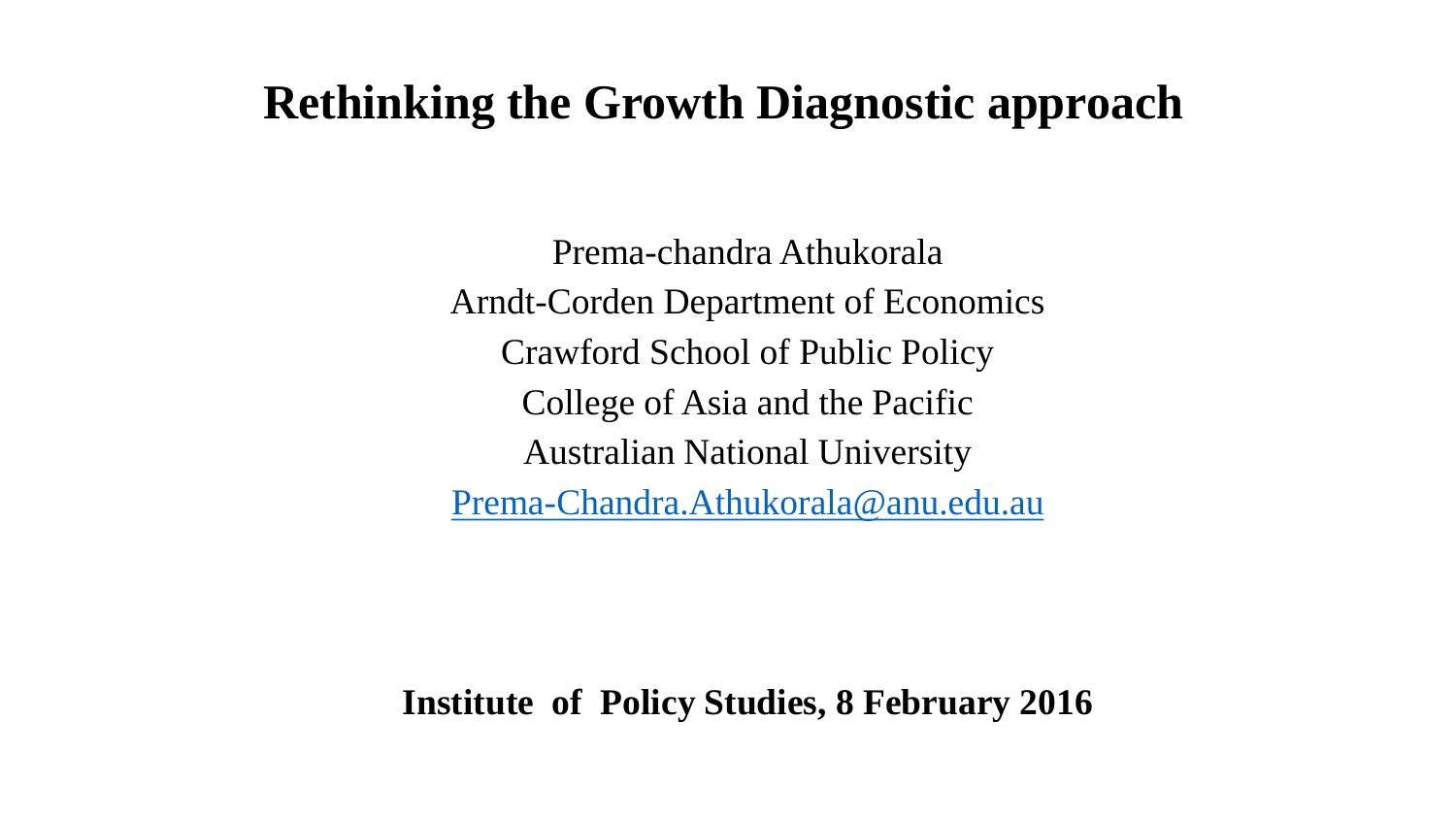- Evolution of development policy thinking
- Growth diagnostic approach
- Critical assessment
- Concluding remarks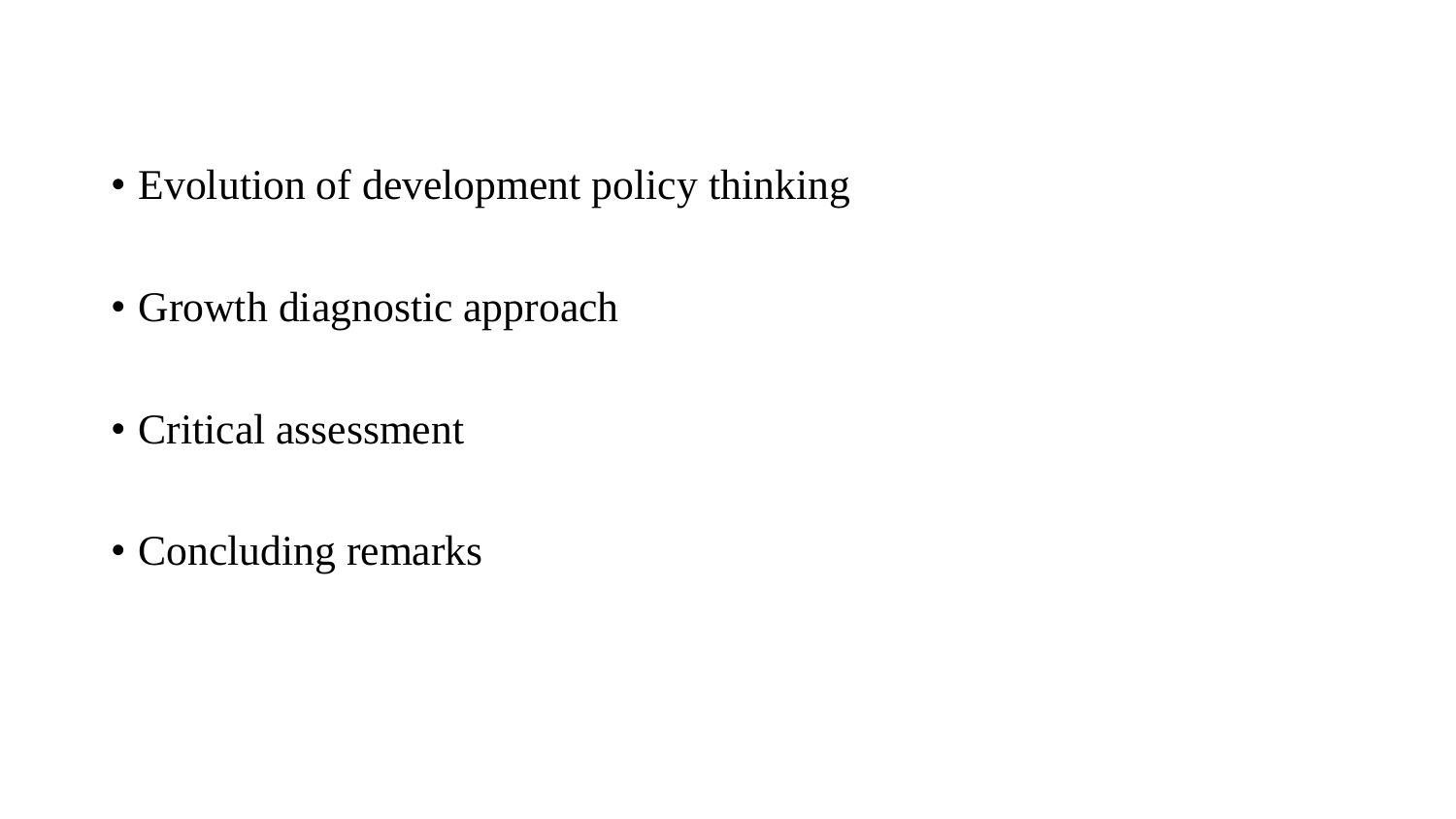## **Evolution of development policy thinking**

Phase 1: From 1950s until about the late 1970s: the era of import substitution in industrialization (ISI)

Phase 2: From about the late 1970s: Convergence of policy debate towards outwardoriented development strategy ('Washington Consensus')

Phase 3: From about the mid 1990s: Reconsideration of Washington Consensus

- \* Augmenting Washington Consensus reforms
- \* Emphasis on well-focused reforms as an alternative to Washington Consensus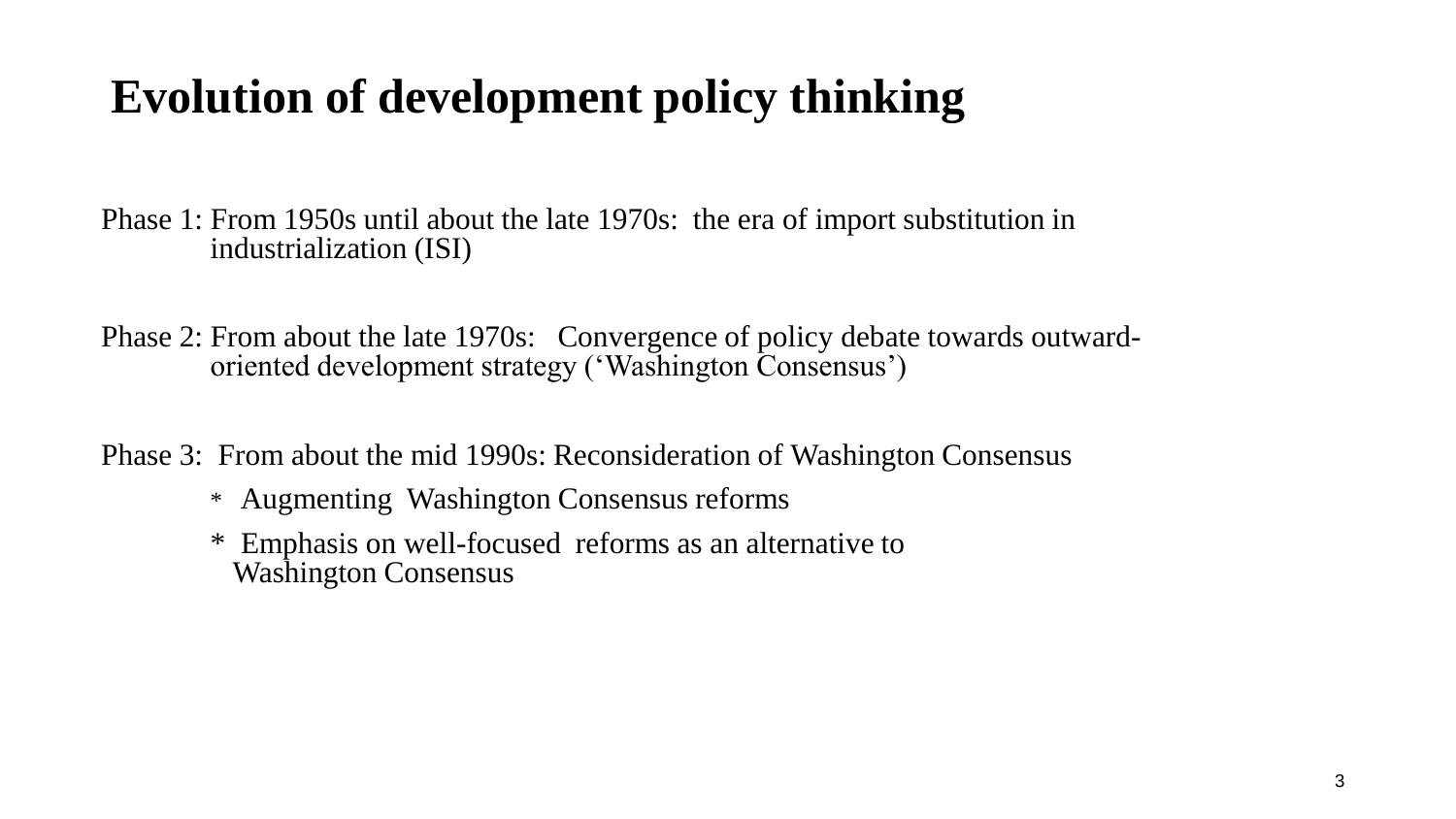Phase 1: From 1950s until about the late 1970s: the era of import substitution in industrialization (ISI)

- 'Export pessimism' developing countries have little room for diversifying their primary-commodity dependent economies by diversifying into export-oriented manufacturing.
- Import-substitution industrialization (ISI) as the regnant policy regime
- Emphasis on state-led growth, with emphasis on development planning The state was considered as the 'omniscient' leader of the development process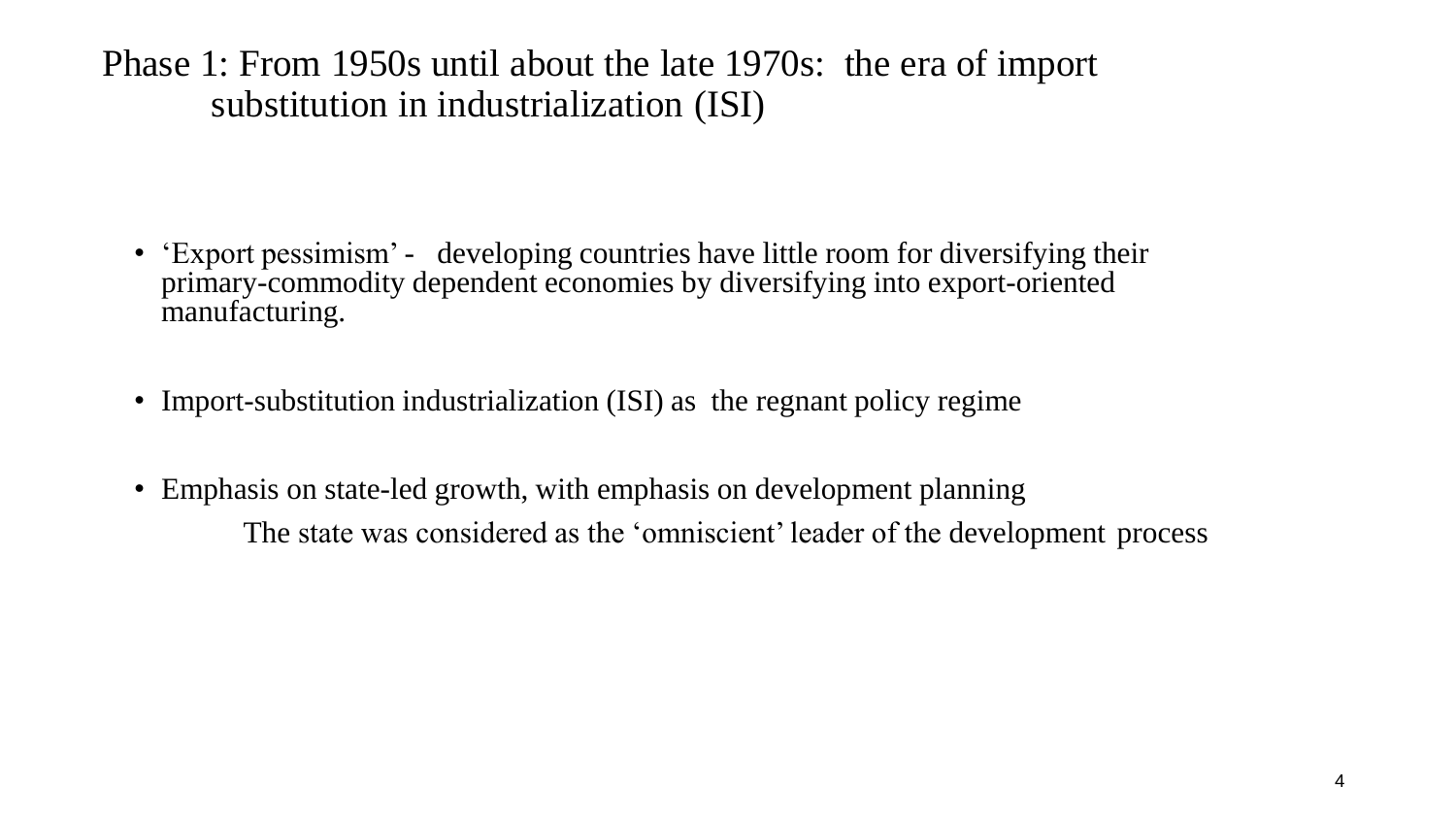### **Phase2: From about the late 1970s to Early 1990s: resurgence of neo-classical policy advocacy (outward-oriented growth), culminating in ' Washington Consensus'**

A notable shift in development thinking in favor of market-oriented, private-sector led development with greater outward orientation

Outward oriented growth is expected to alleviate poverty through both: faster growth

and

greater employment intensity of growth (labour is the only resource owned by most poor people)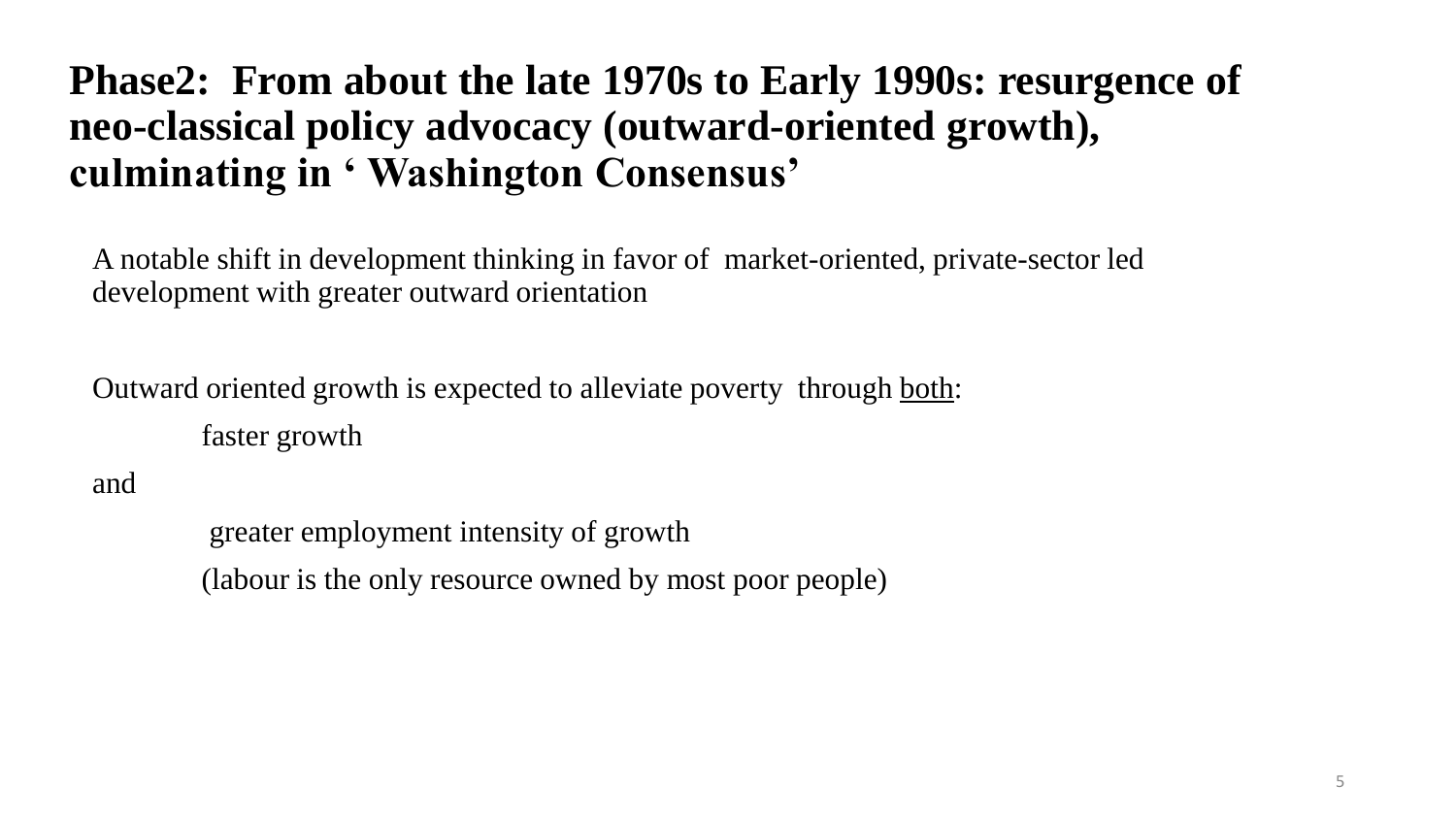• Three reform imperatives came out of the analyses of growth/development experiences in the 1950s and 1960s:

liberalisation, stabilization, and privatisation

- A powerful and well-organized epistemic community developed around these ideas, gaining key positions in the US government, World Bank and IMF, and also in finance ministries and central banks of many countries.
- Williamson (1989) labelled the new policy advocacy 'Washington Consensus'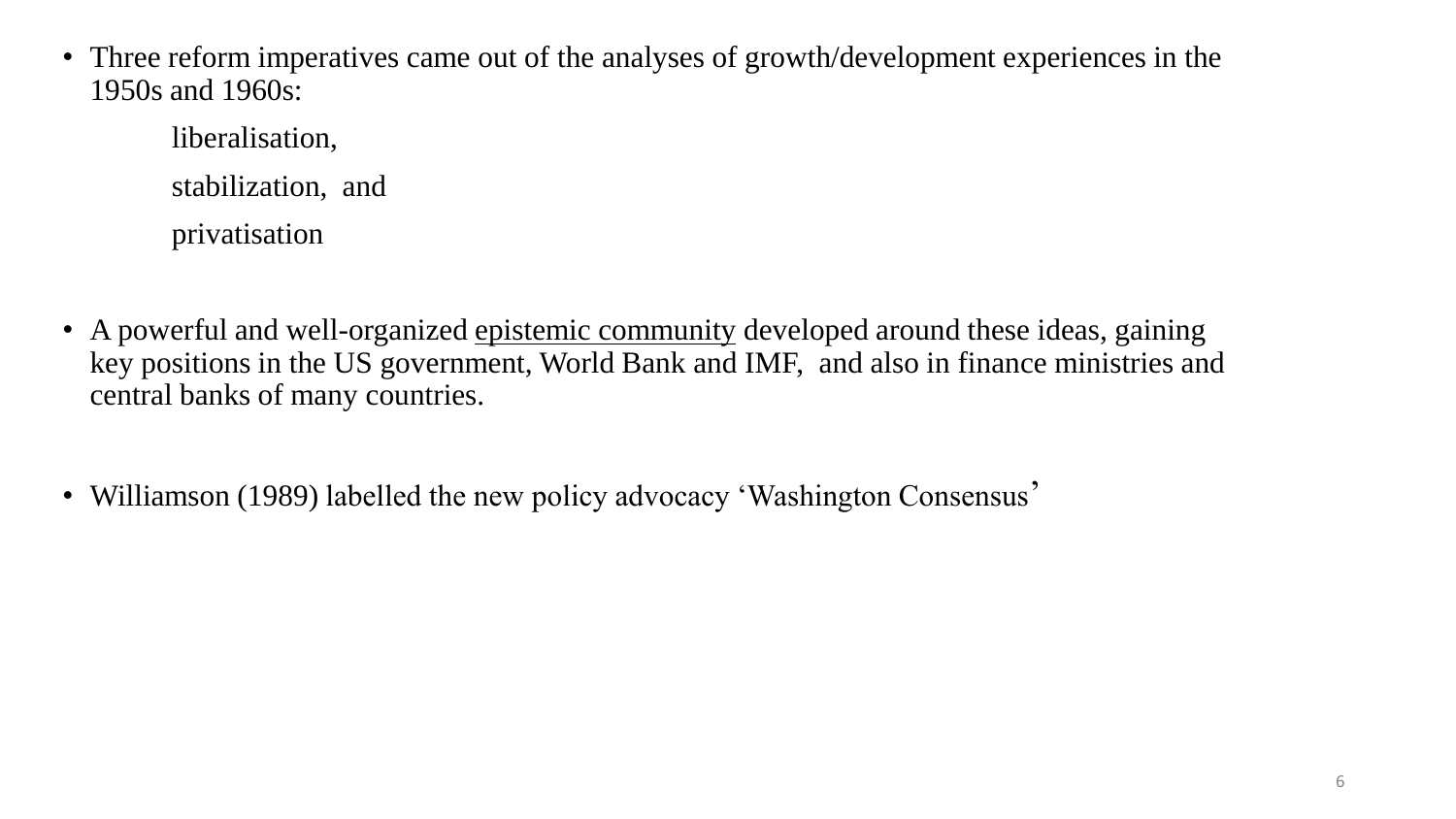# **Phase 3: Reconsideration of 'Washington Consensus'**

Propelled by,

- Mixed results of Washington Consensus reforms in many countries
- Political economy constrains in the implementation of Washington Consensus reforms: reforms (in particular trade liberalisation) helped some poor but hurt others, making reforms politically unpalatable

(also, the attack was partly ideologically driven)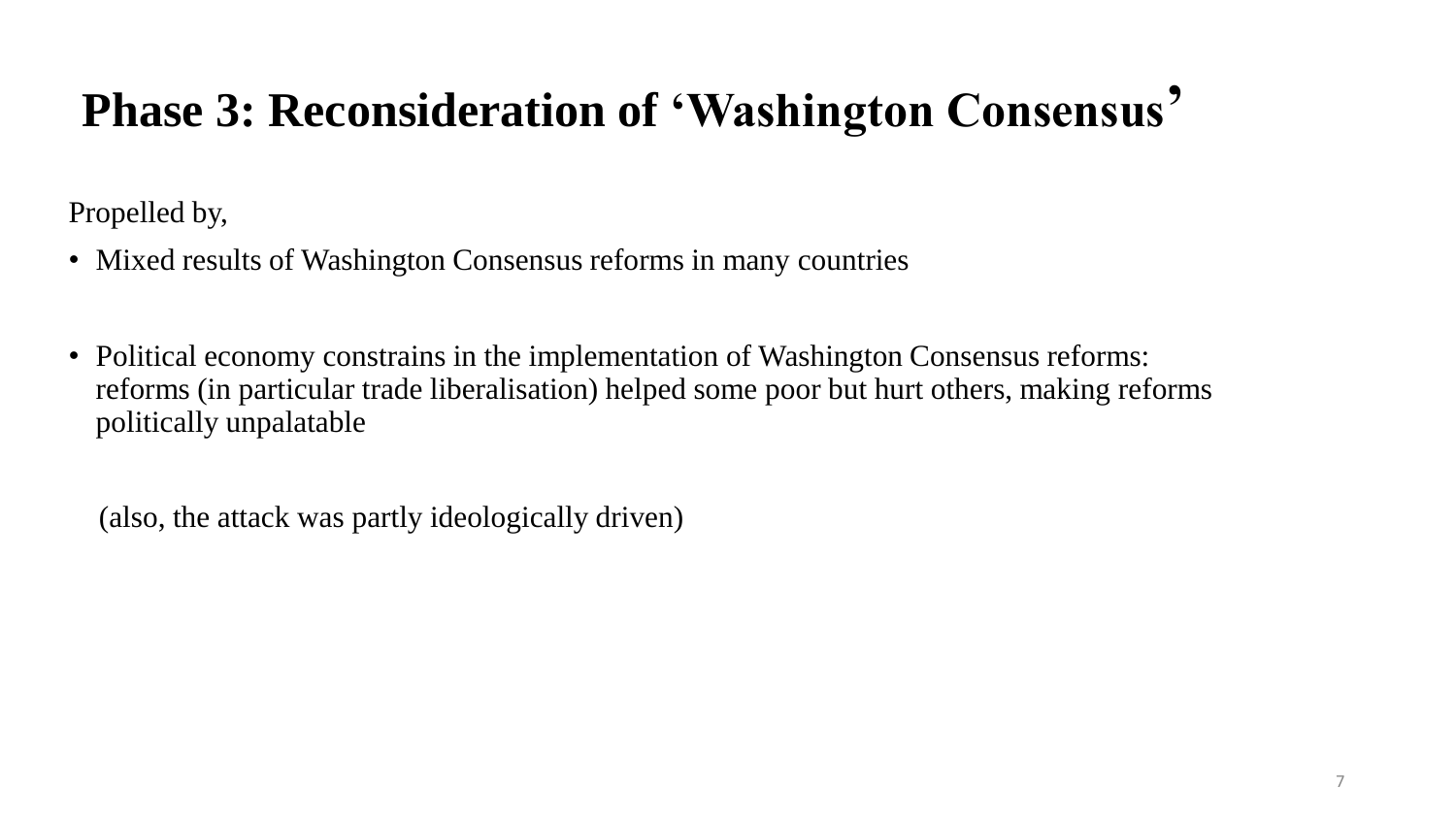# Augmenting the Washington Consensus

The year 1990 marked a tipping point in the evolution of ideas about economic development (Williamson 2000).

The World Bank's *Word Development Report 1990*:

An attempt to incorporate new evidence of significant externalities for growth from expenditure on publicly provided services (education and healthcare) in the mainstream policy advocacy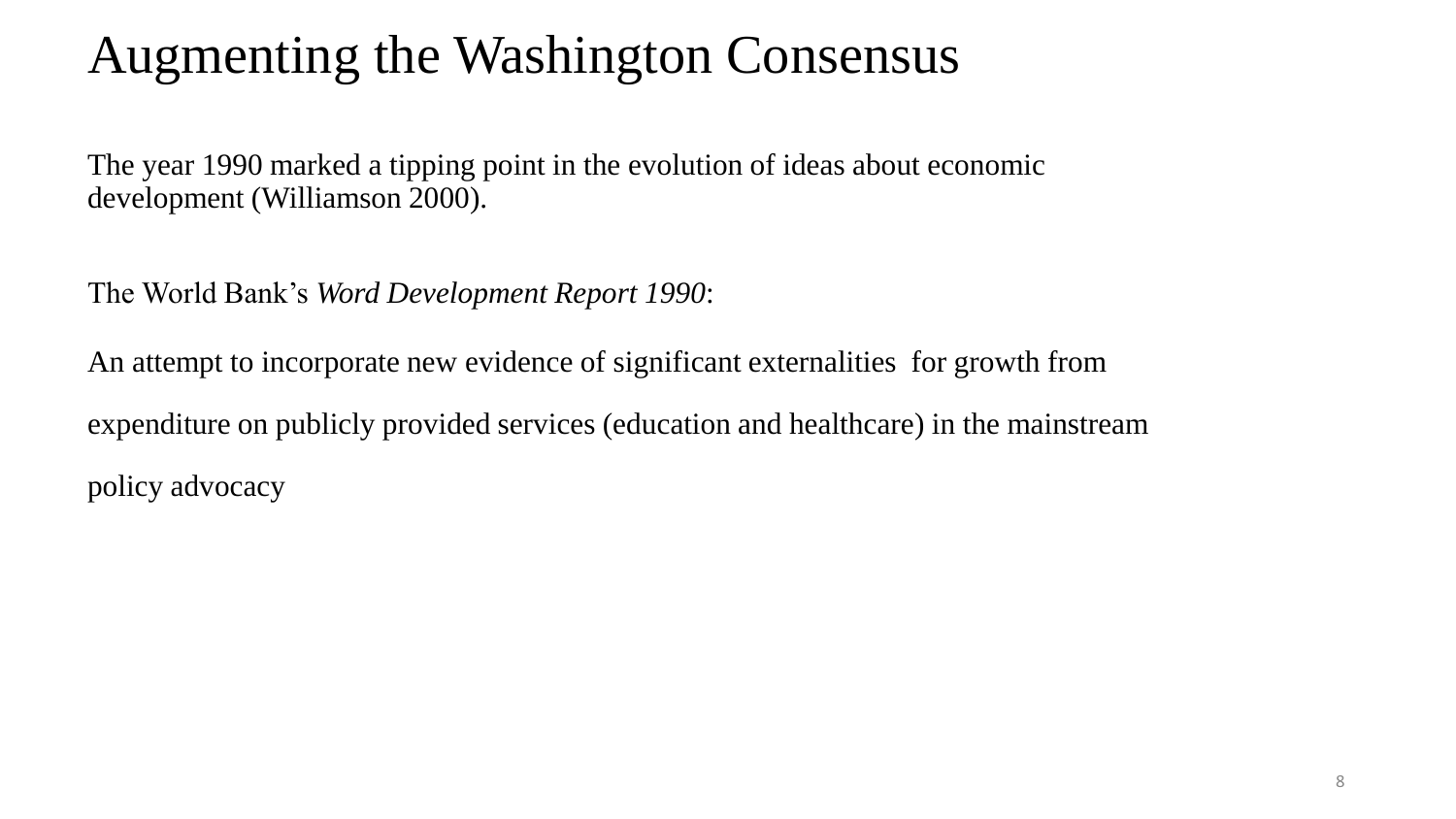Presented the first 'dollar-a-day' headcount measure of global poverty (Estimated 1.1 billion people lived in extreme poverty at the time)

Proposed a three-pronged strategy for poverty alleviation

- Promote market-oriented growth (Washington Consensus)

- Direct basic health and education services to poor

- Develop social safety net to assist individuals unable to take advantage of market opportunities (conditional income transfer and providing social safety net)

Subsequently, enforcement of the rule of law (in particular property rights) and creation of sound business environment were added to the reform package (based on the 'new growth' literature)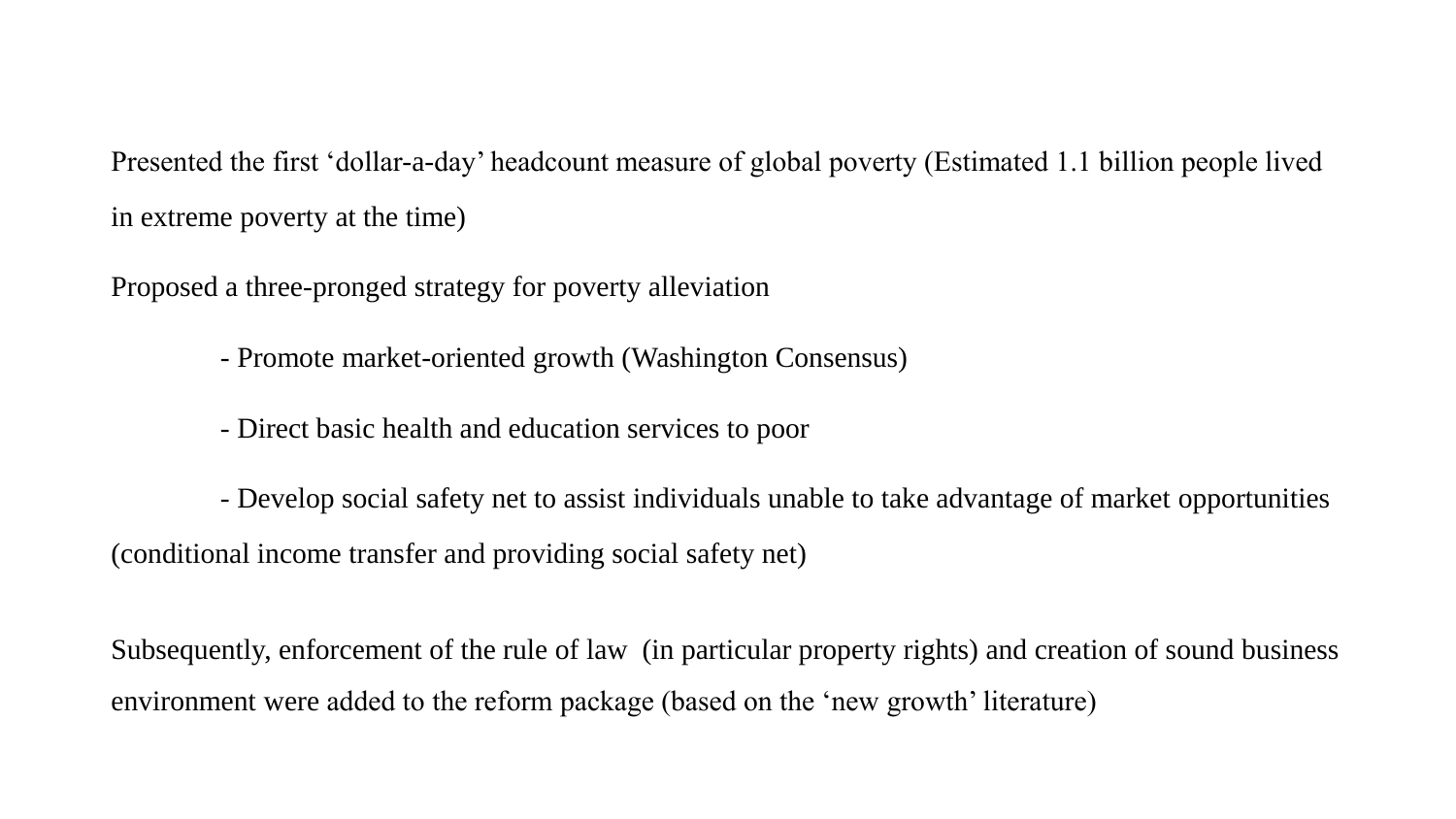### Emphasis on 'focused' reforms as an alternative to Washington Consensus

- Randomized evaluation
- Growth diagnostic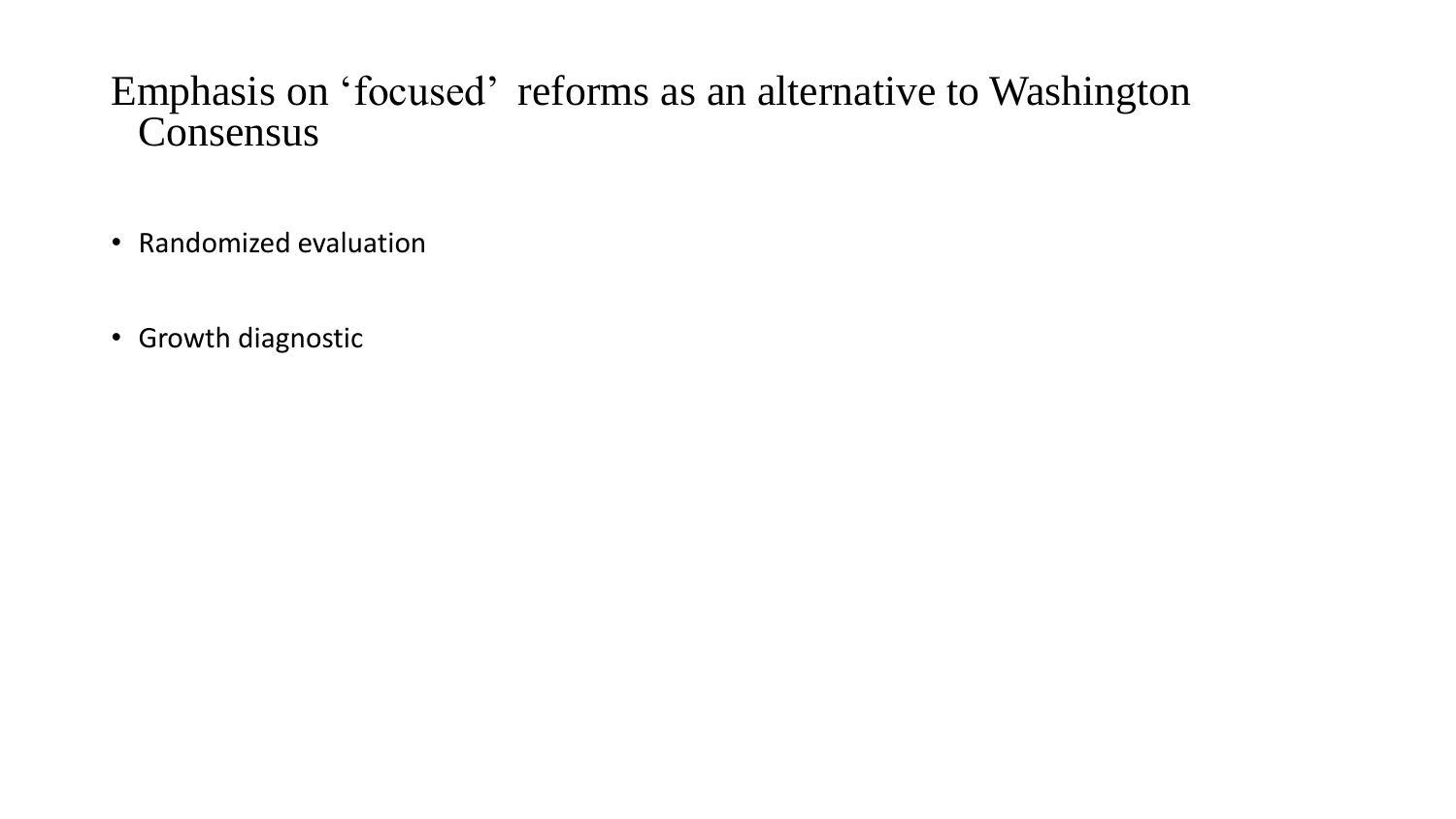### Growth diagnostic approach (GDA)

'The question now is not whether Washington Consensus is dead or alive; it is what will replace it', Rodrik (2007).

The key proposition

By figuring out the one or two binding constraints on their economies and then focussing on lifting those, countries will be more likely to achieve success from their reform effort.

'Go for the reforms that alleviate the most binding constraint(s), and, hence, produce the biggest bang for the reform buck, rather than use a spray-gun approach in the hope that we will somehow hit the target, focus on the bottlenecks directly'

' Presented with a laundry list of reforms, policymakers have either tried to fix all of the problems at once or started with reform that were not crucial to their country's growth potential. A more often than not, reforms have gotten in each other's way with reforms in one area creating unanticipated distortions in another area'.

(Hausmann, Rodrik, and Velasco (2006), p. 12.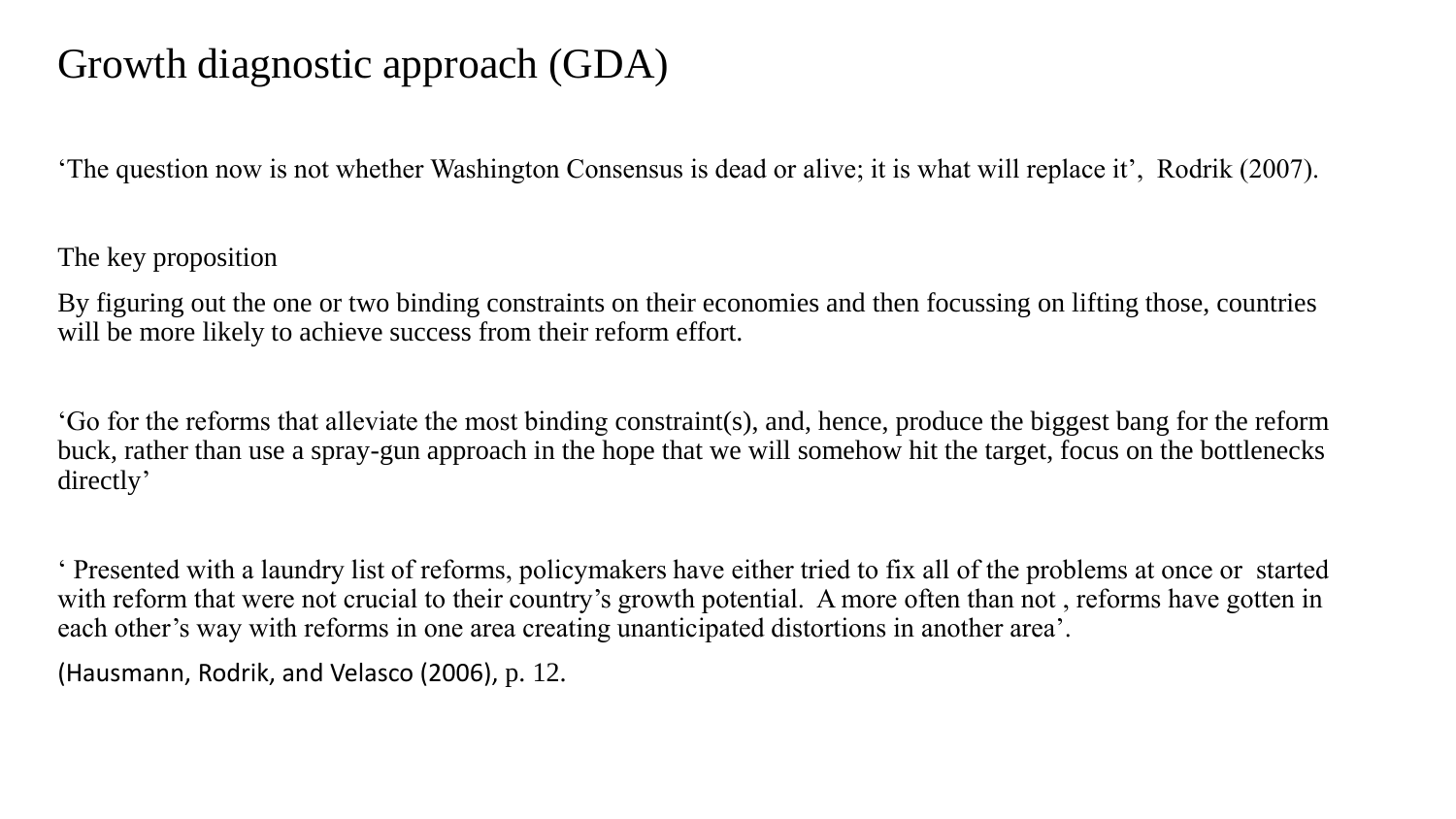Proposes a 'tree methodology' for finding out the binding constraint(s)

Focusses exclusively on economic growth

'While development is a broad concept entailing the raising of human capabilities in general, we believe increasing economic growth is the rate central challenge that developing countries face'

(Hausmann, Rodrik, and Velasco (2006), p. 12.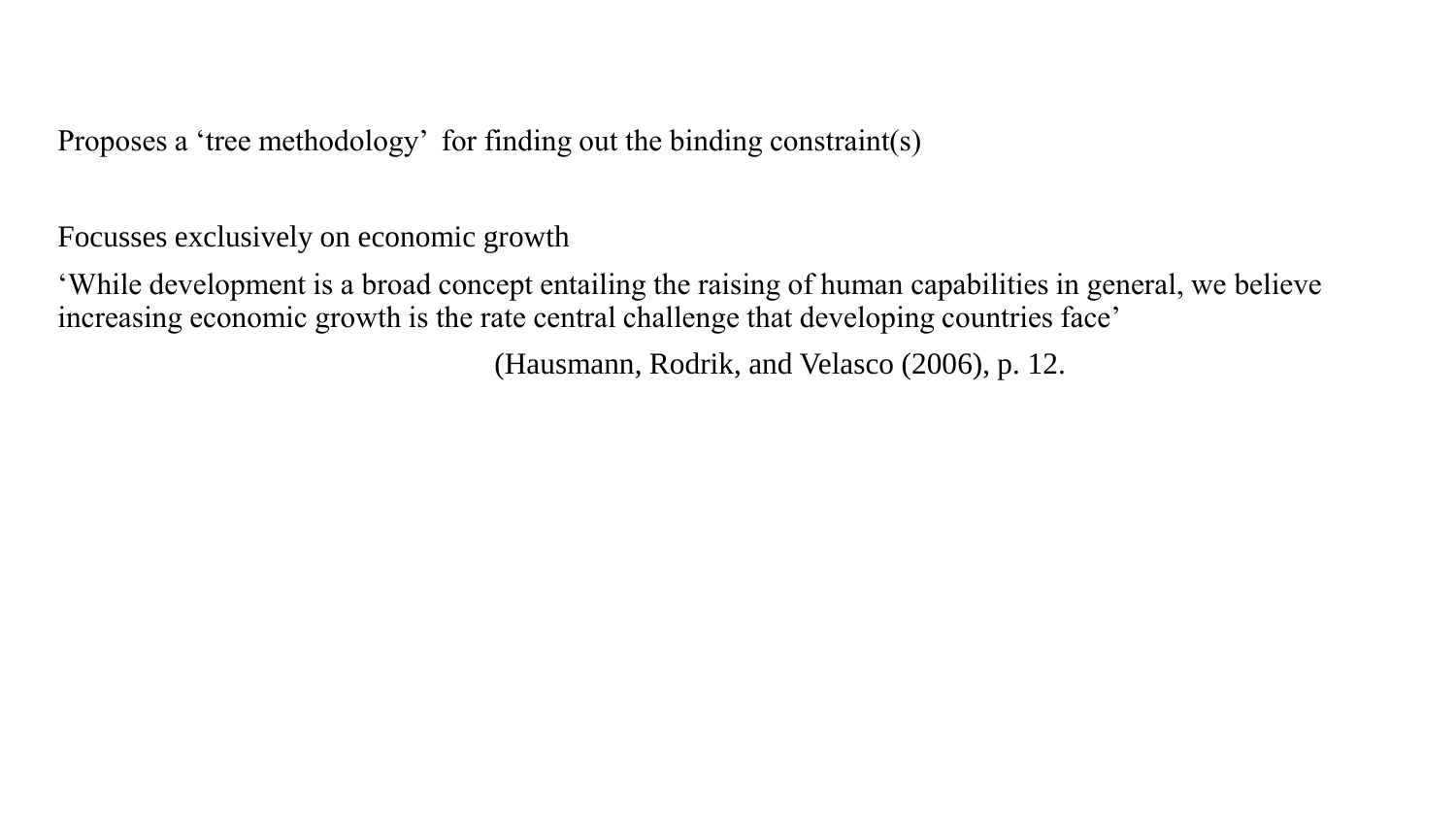

Source: Hausmann, Rodrik, and Velasco (2005).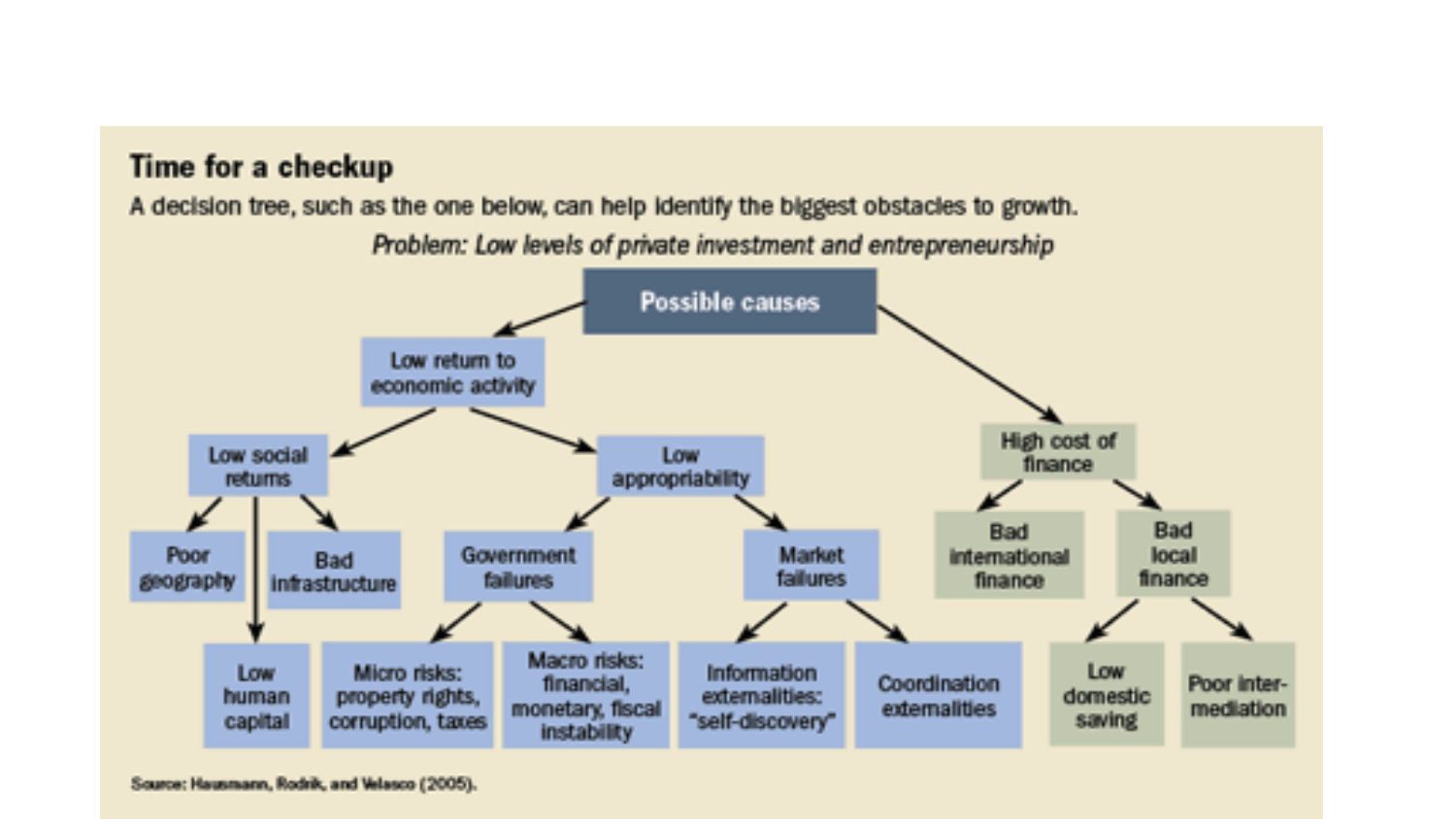### Examples (from Hausmann et al 2006)

Economic stagnation in Brazil in the 1990s

Binding constraints

inadequate domestic saving and too little emphasis on education. 'Too may ideas, not enough money'

Prognosis:

- High domestic interest rate (the highest interest rate in Latin America)
- Excessive use of foreign saving (foreign capital inflow)
- High salaries of educated personnel (the highest in Latin America)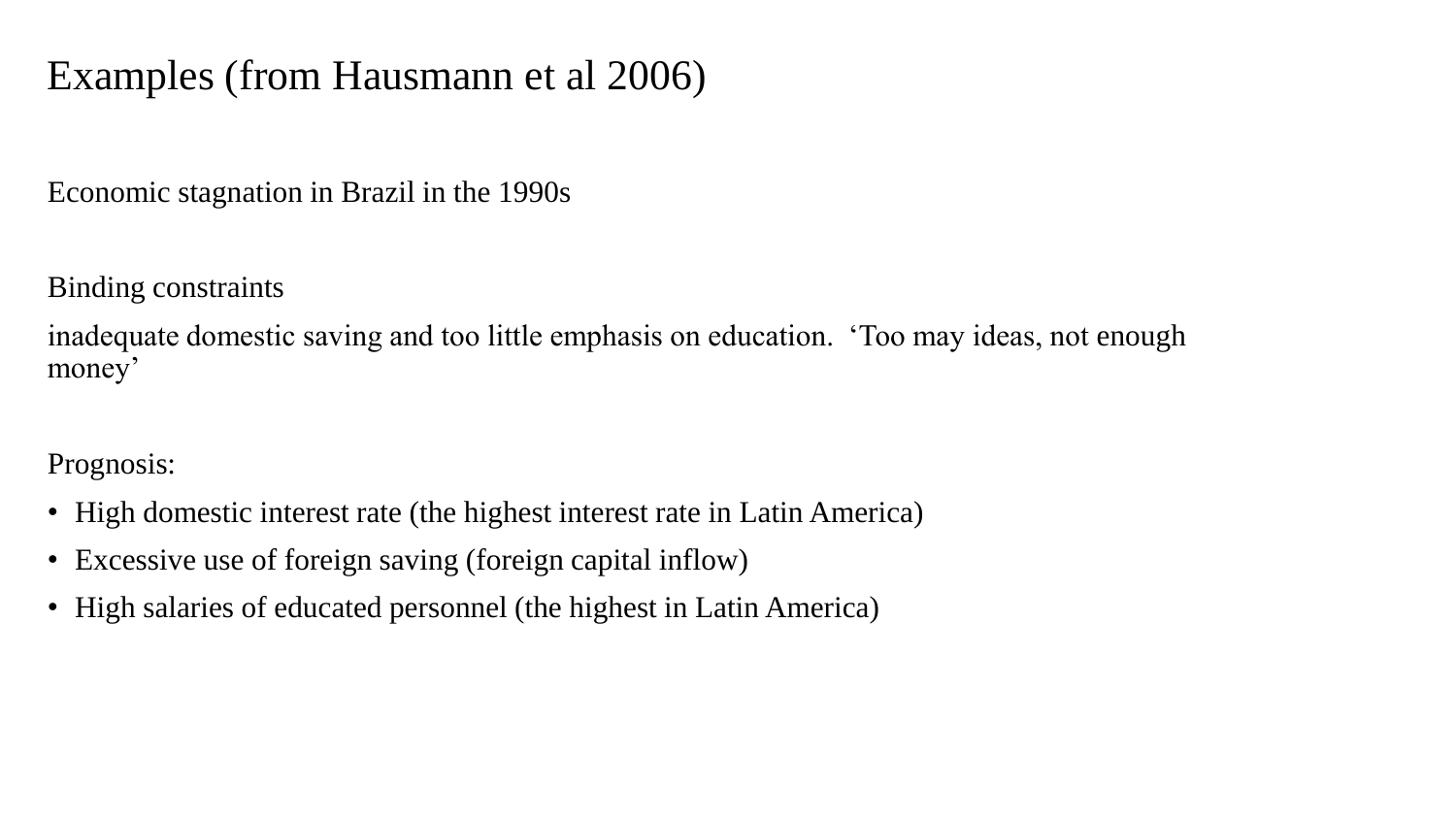Economic stagnation in El Salvador in the 1990

The binding constraint

The lack of self discovery: 'lack of ability to develop higher-productive activities and non-traditional products that can be produced at local level'

Prognosis

The lowest lending rate (the lowest in Latin America)

Massive remittance inflows

The lowest return to education in Latin America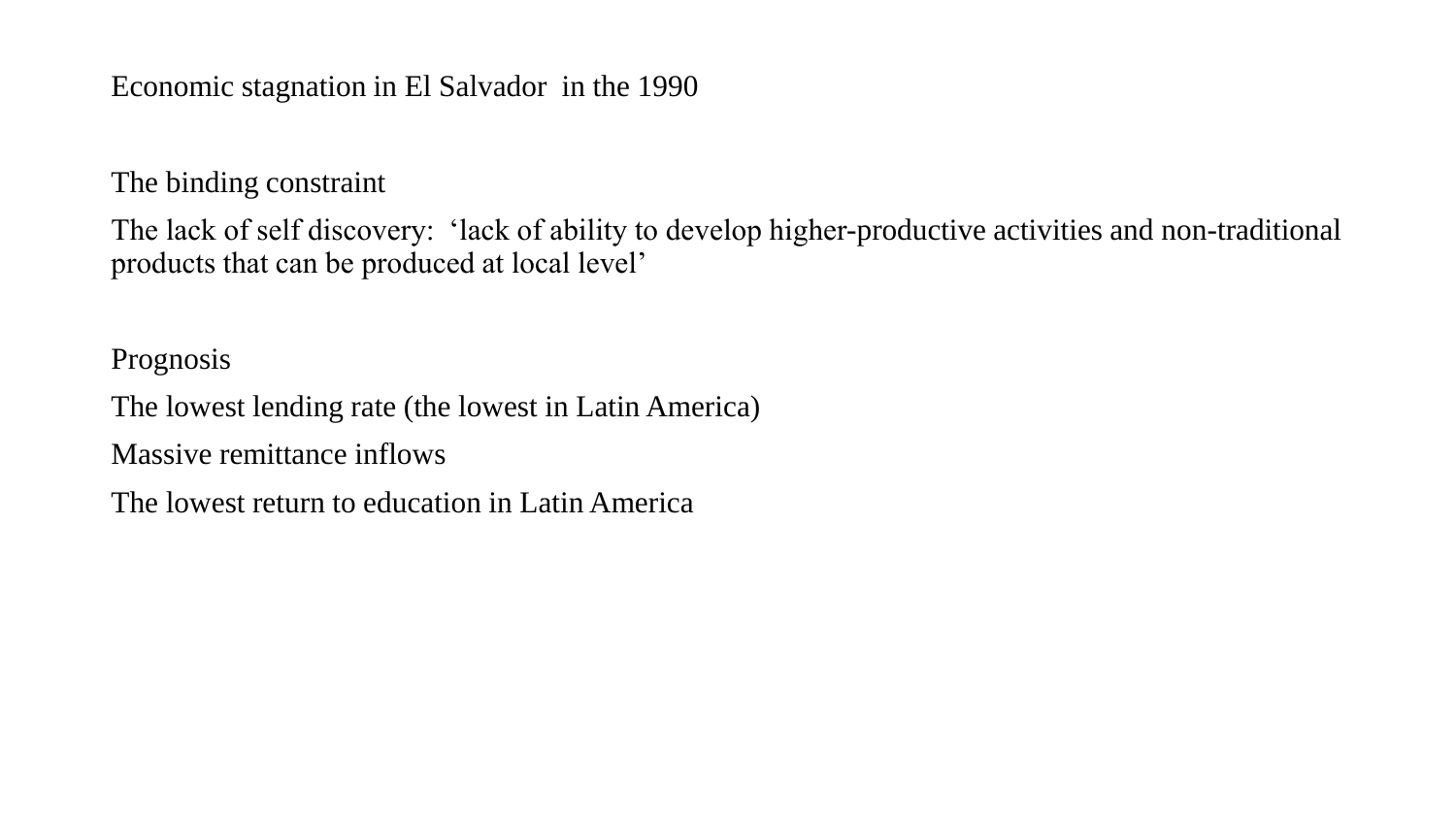International development agencies have 'bought' the new approach and undertaken growth diagnostic in a number of countries.

#### CID team

Brazil, El Salvador, Brazil, Albenia

#### World Bank

Armenia, Bangladesh, a number of Baltic countries, Brazil, Cambodia, Egypt, India, Madagascar, Morocco Pakistan, Tanzania, Thailand

#### Asian Development Bank

Philippines, Nepal, Indonesia

Has policy advocacy based on these studies yielded a better growth outcome?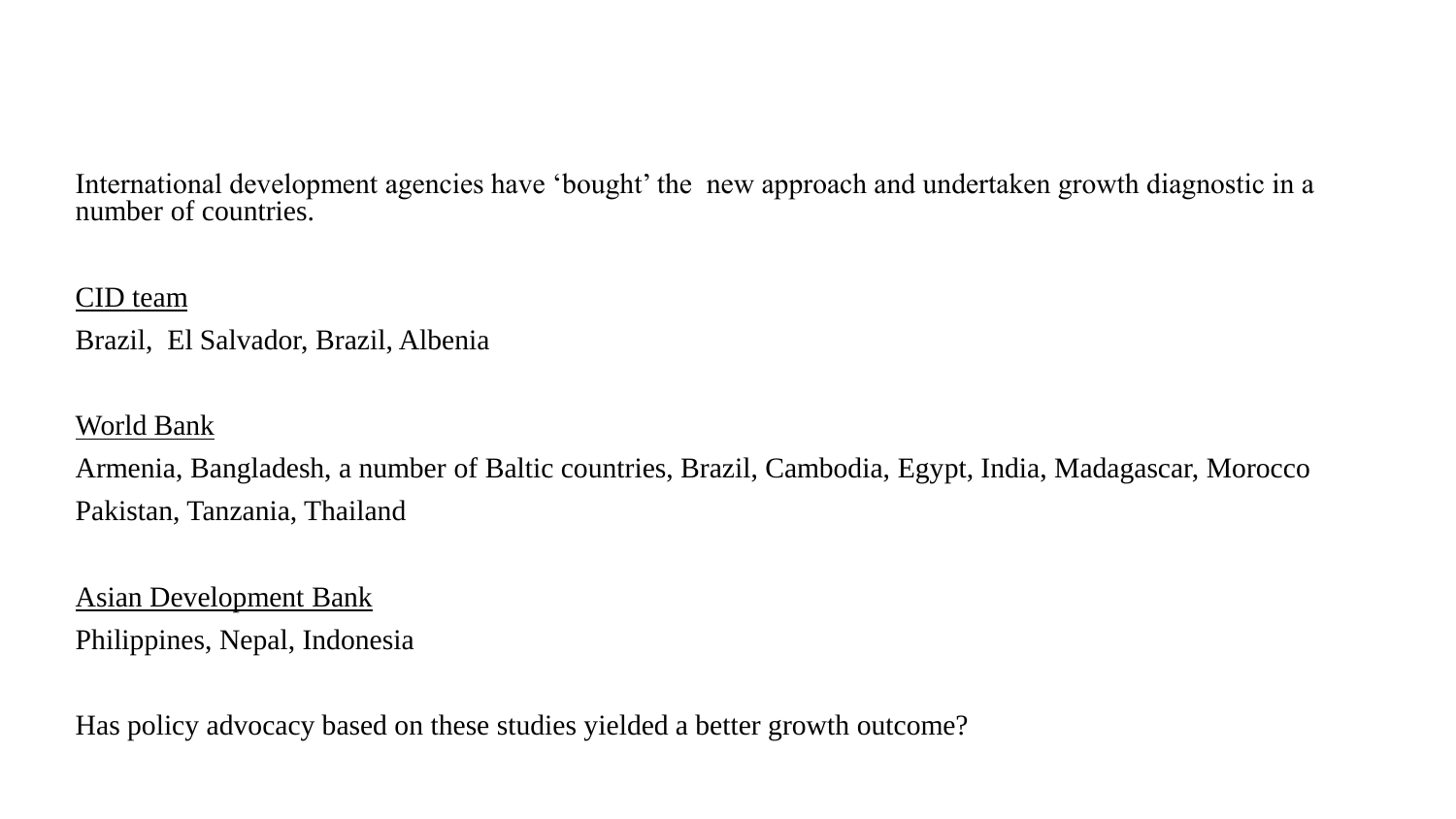### Assessment

**(1) Justification/rationale of GDA is based on a misleading interpretation of Washington Consensus**

Washington Conesus is simply a policy blueprint

It advocate a 'policy rules' approach to decision making', not a spray-gun approach

 'Washington Consensus aims to remove all distortions at the same time' is simply an attempt to setting up a 'straw man'.

Sequencing of reforms is central to the Washington Consensus policy advocacy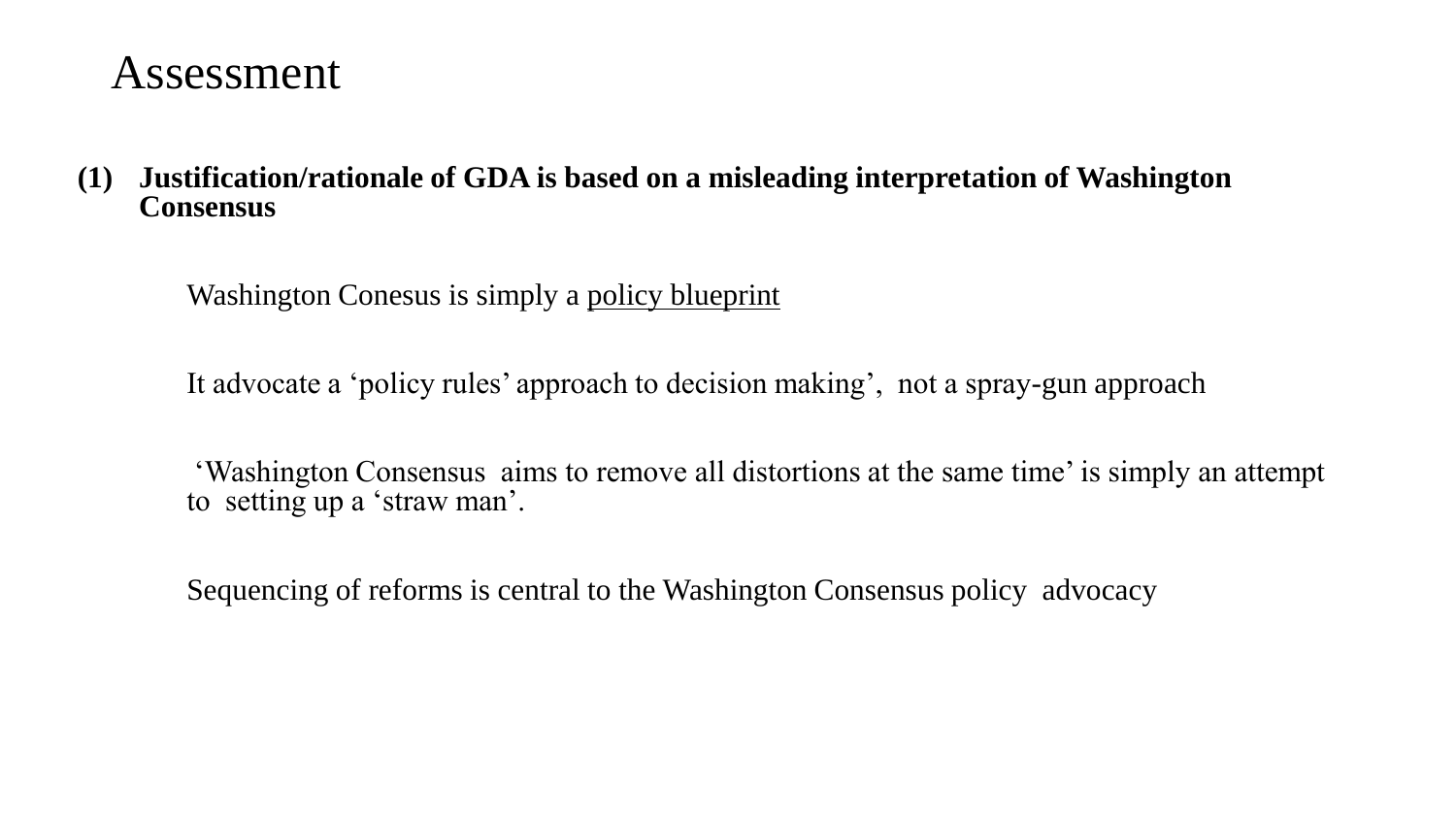#### **(2) Private investment/capital accumulation many not necessarily be the key to economic growth**

There are many countries that have achieved high growth without a high investment rate to begin with: domestic saving/investment is partly endogenous to growth process

Ignores possible complementarity between public investment and private investment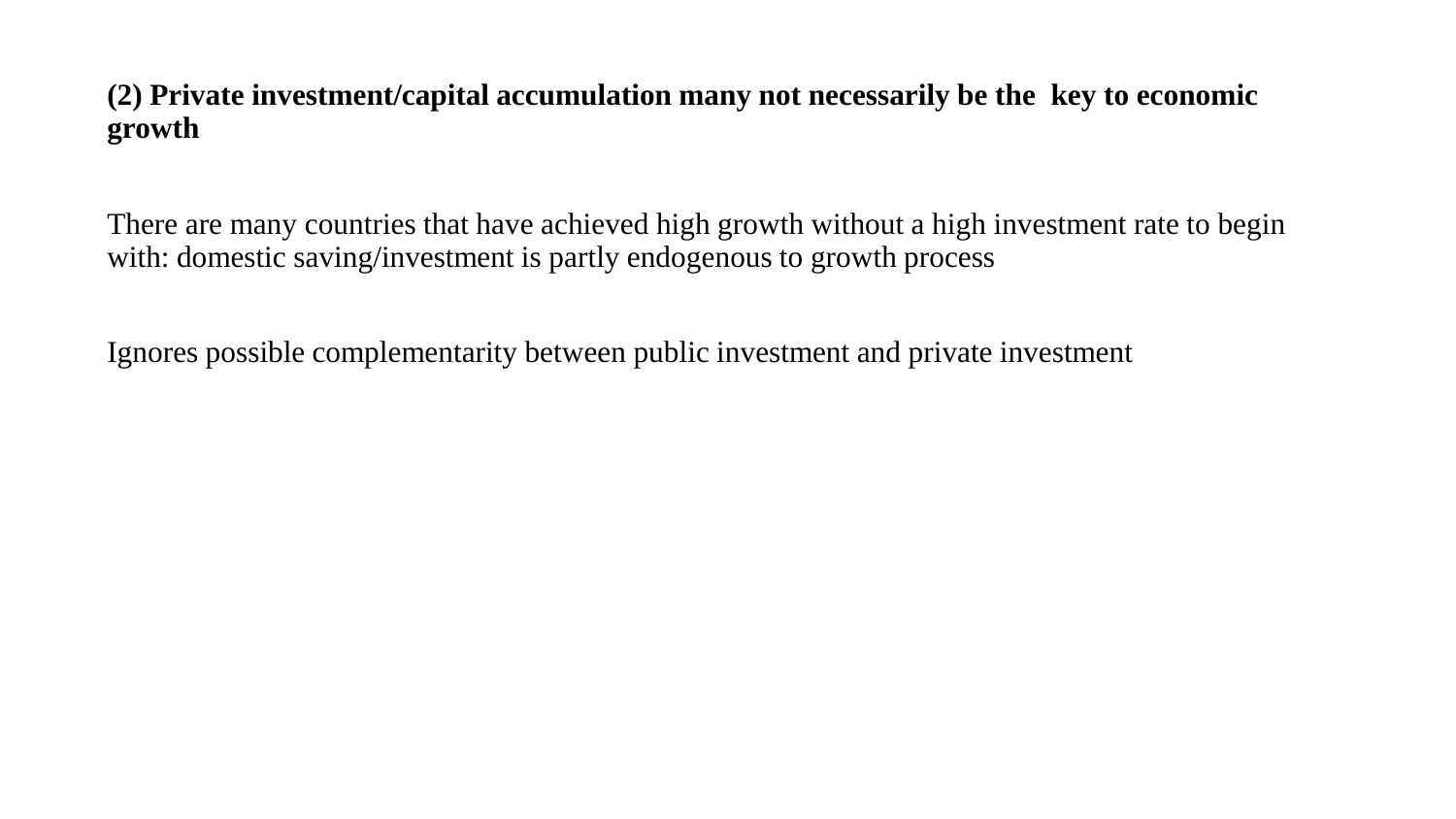#### **(3) Implementation of the methodology is not straightforward.**

The identification of the binding constraint/s are to be based on both price- and non-price signals.

- In the presence of various market distortions, it is important to use shadow prices, which are hard to come by
- The use of non-price signals requires an in-depth knowledge of the country

**Given these problems, it is possible for researchers applying GDA to a given country to come up with different binding constraint(s) or, worse still, come up with a diagnosis based on their own ideological predilections in the guise of identifying 'binding constraints'**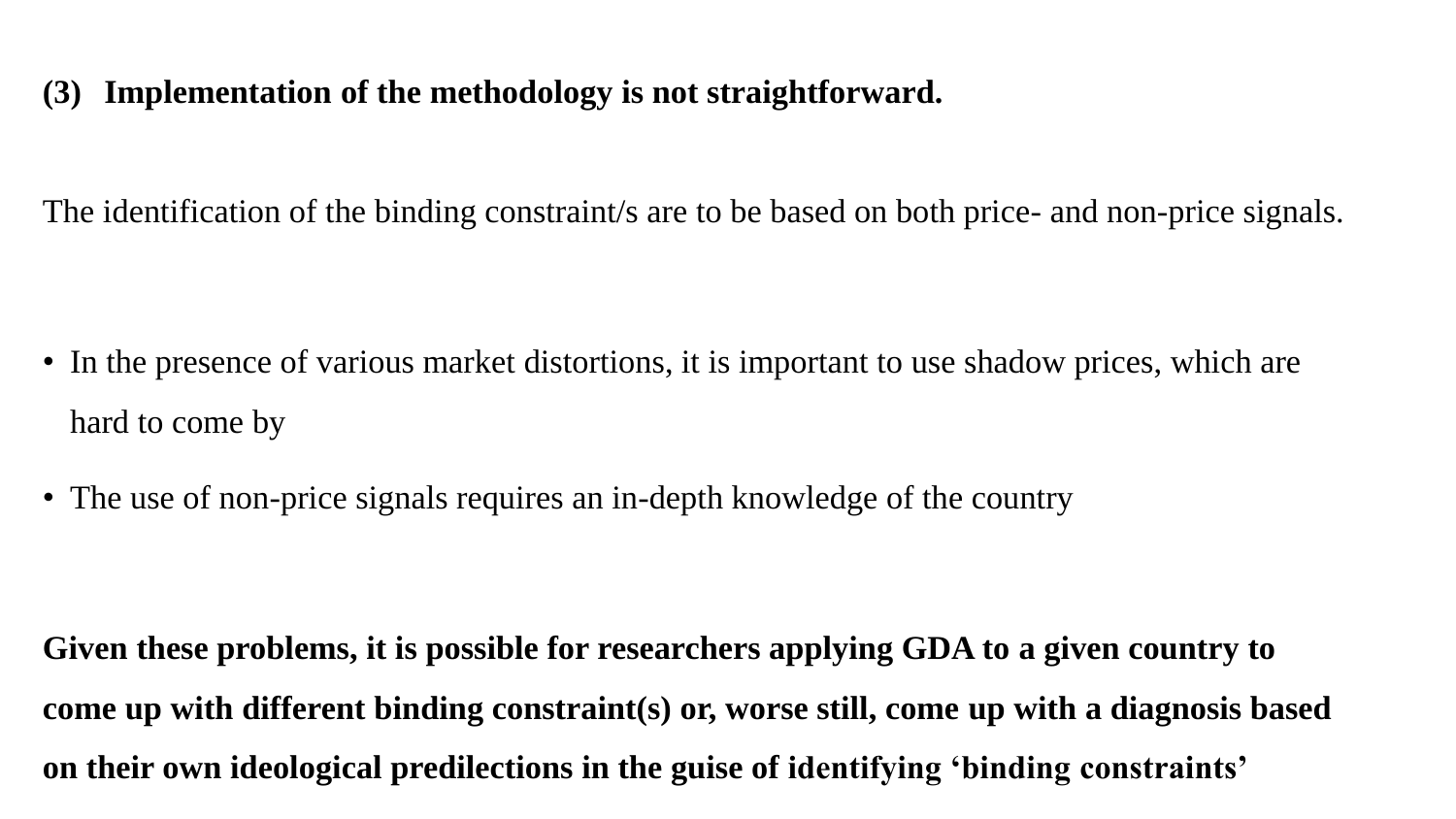#### **(4) Overlapping nature of the cause of poor growth indicated by the branches of the decision tree.**

A critical assumption of GDA is the independence of the branches in the decision tree. But this assumption may not necessarily hold

Eg: Consider the two upper branches of the decision tree: high cost of finance and low private economic returns.

Lack of investment opportunities under a deregister policy regime can explain both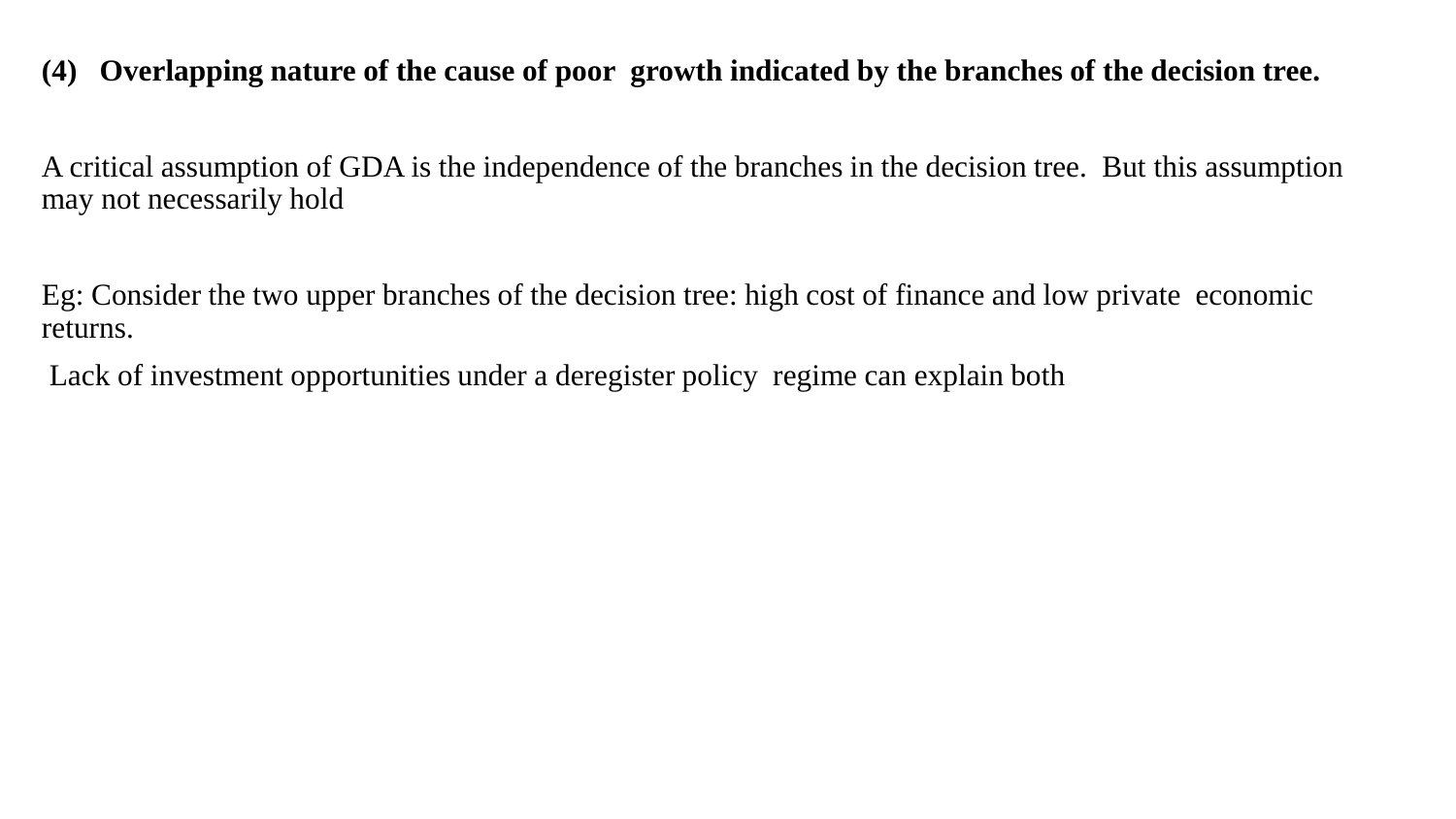#### (5) **Specifically designed to detect binding constraint to 'igniting growth' in stagnant economies**

Growing economies are outside the scope of GDA

Focuses on constraints that are biding today, but not necessarily in the future (static nature of the approach)

For many economies, the problem is not how to start growth but how to sustain and/or accelerating growth

This requires different policies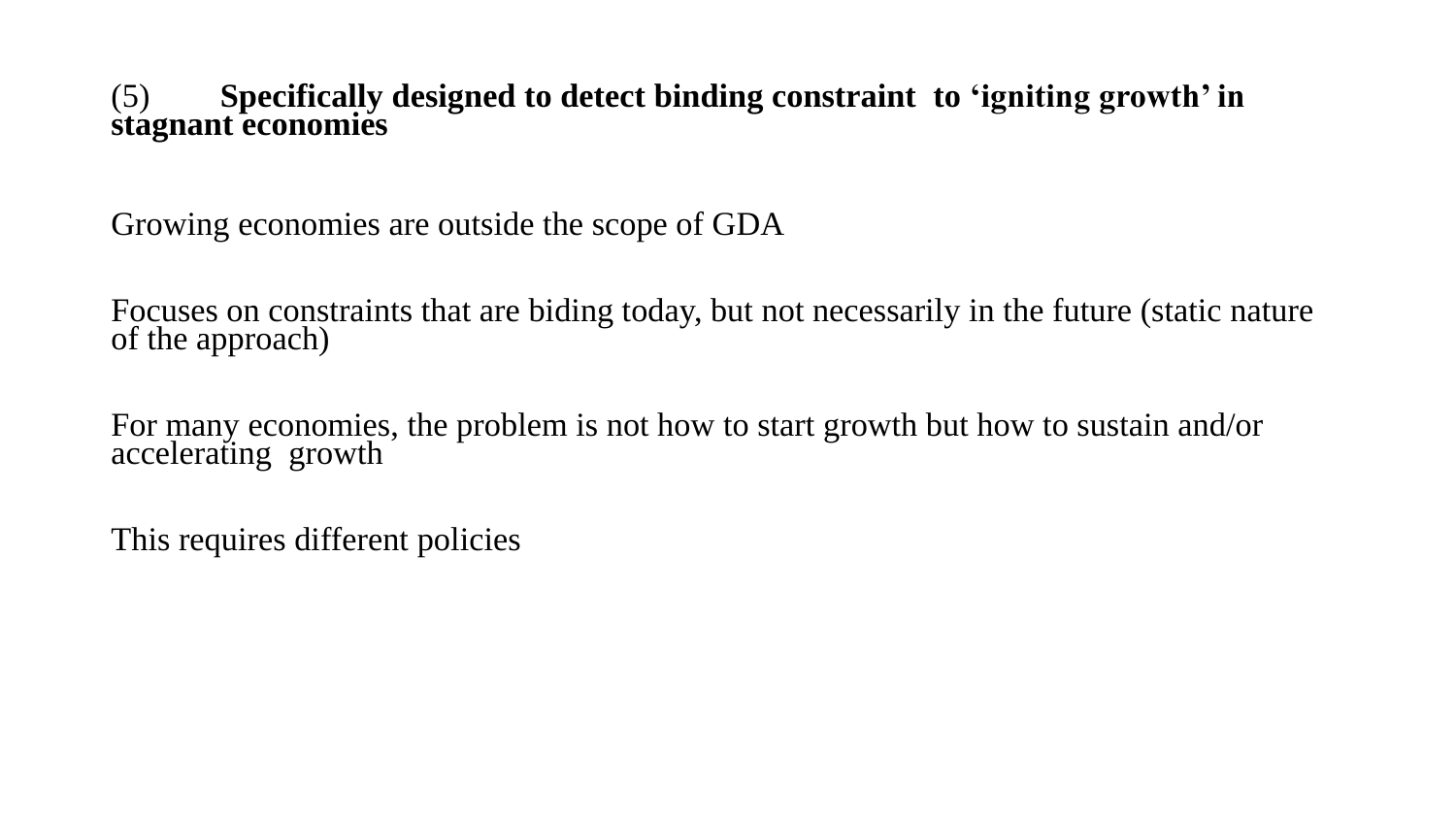#### **(6) Pays little attention to international dimensions of growth**

GDA is based on the assumption that the constraints on growth are on the supply side. Ignores opportunities for 'demand responsive' growth in an open economy context

Ignores the role of foreign trade as a disciplinary force and a source of marketing and technological knowhow

Feenstra and Hamilton 2006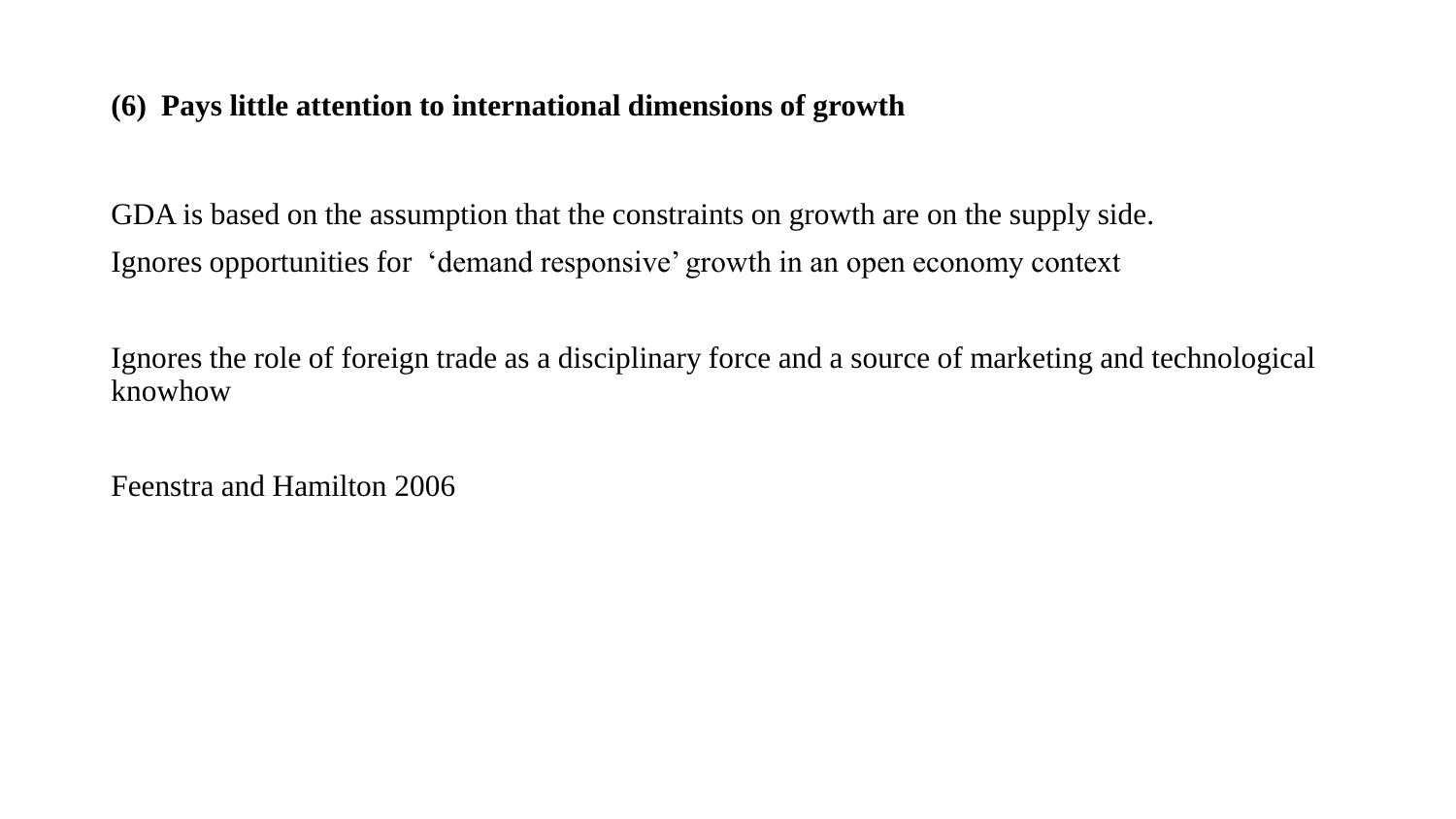# **Concluding remarks**

GDA has made an important contribution to the debate on policy reforms by drawing attention to the need for paying attention to country-specific factor in policy advice

But

Its application is not straight forward

and

The claim that Rodrik and others make that GDA is the 'only thing that should be on the menu' is not 'rigorous' or 'credible'.

There are no reasons why the two approaches can be combined to ensure sensible policy advice.